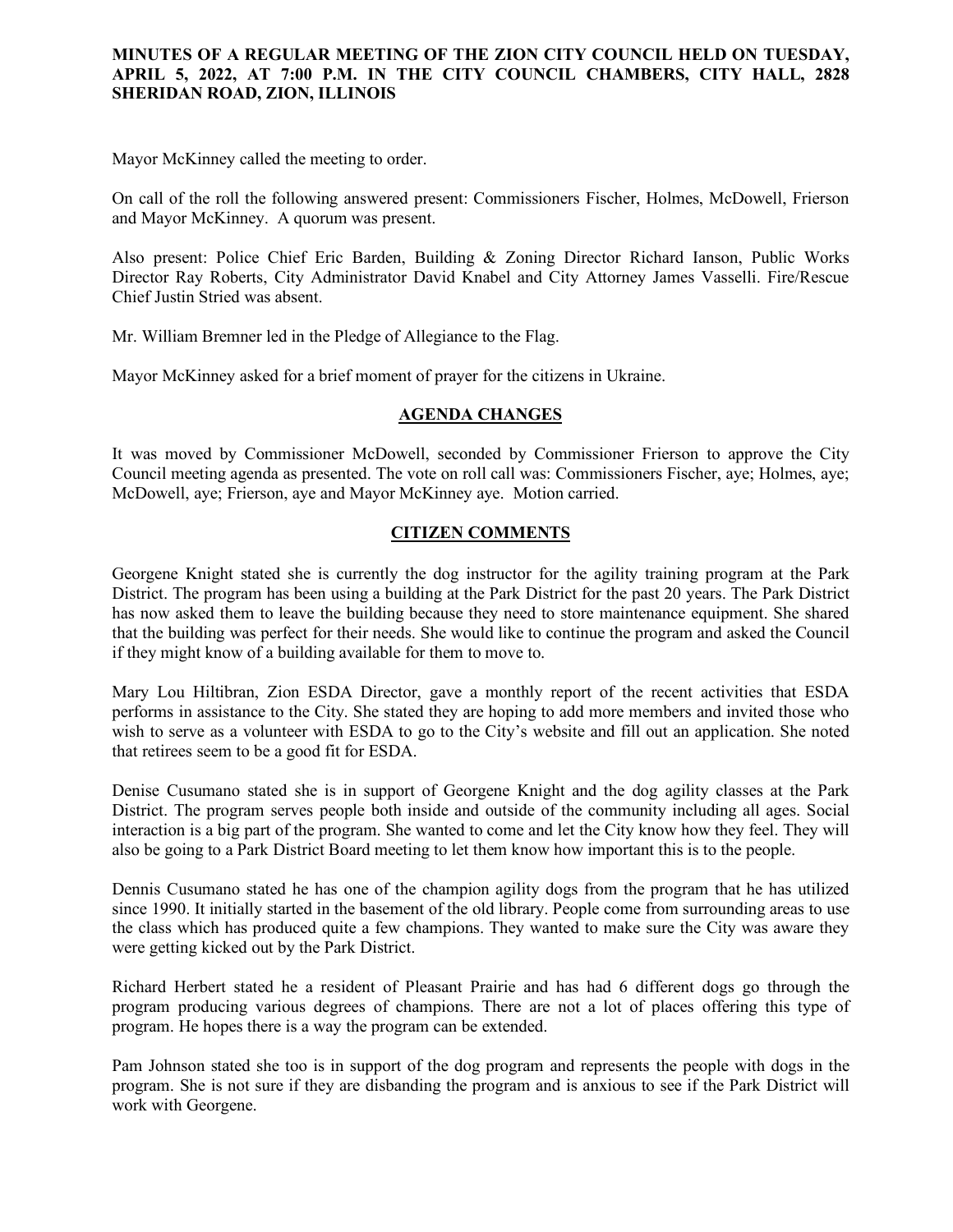Mayor McKinney thanked everyone for their comments regarding Georgene and her program. He stated he met with Ms. Knight and informed her that the Park District and the City are two separate entities. The City has no involvement in Park District business and the City cannot tell them what to do with their properties.

He suggested she contact Economic Development Coordinator Sonolito Bronson, for other possible locations available in Zion.

### **CONSENT AGENDA**

It was moved by Commissioner McDowell, seconded by Commissioner Frierson that the Minutes be approved as follows:

(a) **APPROVAL OF MINUTES:** a Regular Meeting held on April 5, 2022 at 7:00 p.m.; and approval but not release of Closed Session Minutes of a meeting held on April 5, 2022 at 8:20 p.m.

The vote on roll call was: Commissioners Fischer, aye; Holmes, aye; McDowell, aye; Frierson, aye and Mayor McKinney, aye. Motion carried.

It was moved by Commissioner Fischer, seconded by Commissioner McDowell that the Bills be approved as follows:

(b) **BILLS:** Vouchers 140134 through 140288 drawn on Huntington National Bank, N.A. Total: \$1,505,040.88.

The vote on roll call was: Commissioners Holmes, aye; McDowell, aye; Fischer, aye; Frierson, aye and Mayor McKinney, aye. Motion carried.

#### **ORDINANCE/EMERGENCY OPERATIONS PLAN**

Commissioner Frierson asked to move approval of the Emergency Operations Plan to the April 15<sup>th</sup> Council meeting.

It was moved by Commissioner Frierson, seconded by Commissioner Fischer, that the approval of the Emergency Operations Plan be moved to the April  $15<sup>th</sup>$  City Council meeting. The vote on roll call was: Commissioners Fischer, aye; Holmes, aye; McDowell, aye; Frierson, aye; and Mayor McKinney aye. Motion carried.

#### **ORDINANCE/EARLY VOTING SITE AGREEMENT**

Administrator Knabel stated the County is requesting an agreement between the City of Zion and the County of Lake for the City to be a designated Early Voting Site. This is a statutory obligation only as the County handles the voting and oversees everything. The agreement includes the terms as defined by the State Election Code. Mayor McKinney stated there has been some confusion in the past with the regulations of the Early Voting Site. The County oversees all decisions and monitors protocols. The City received calls regarding issues with the last election but those concerns must be addressed by the County Clerk's office.

It was moved by Commissioner Frierson, seconded by Commissioner Holmes that an Ordinance (22-O-10) be passed authorizing and approving a certain Early Voting Site Agreement between the City of Zion and the County of Lake. The vote on roll call was: Commissioners Fischer, aye; Holmes, aye; McDowell, aye; Frierson, aye; and Mayor McKinney, aye. Motion carried. Ordinance passed.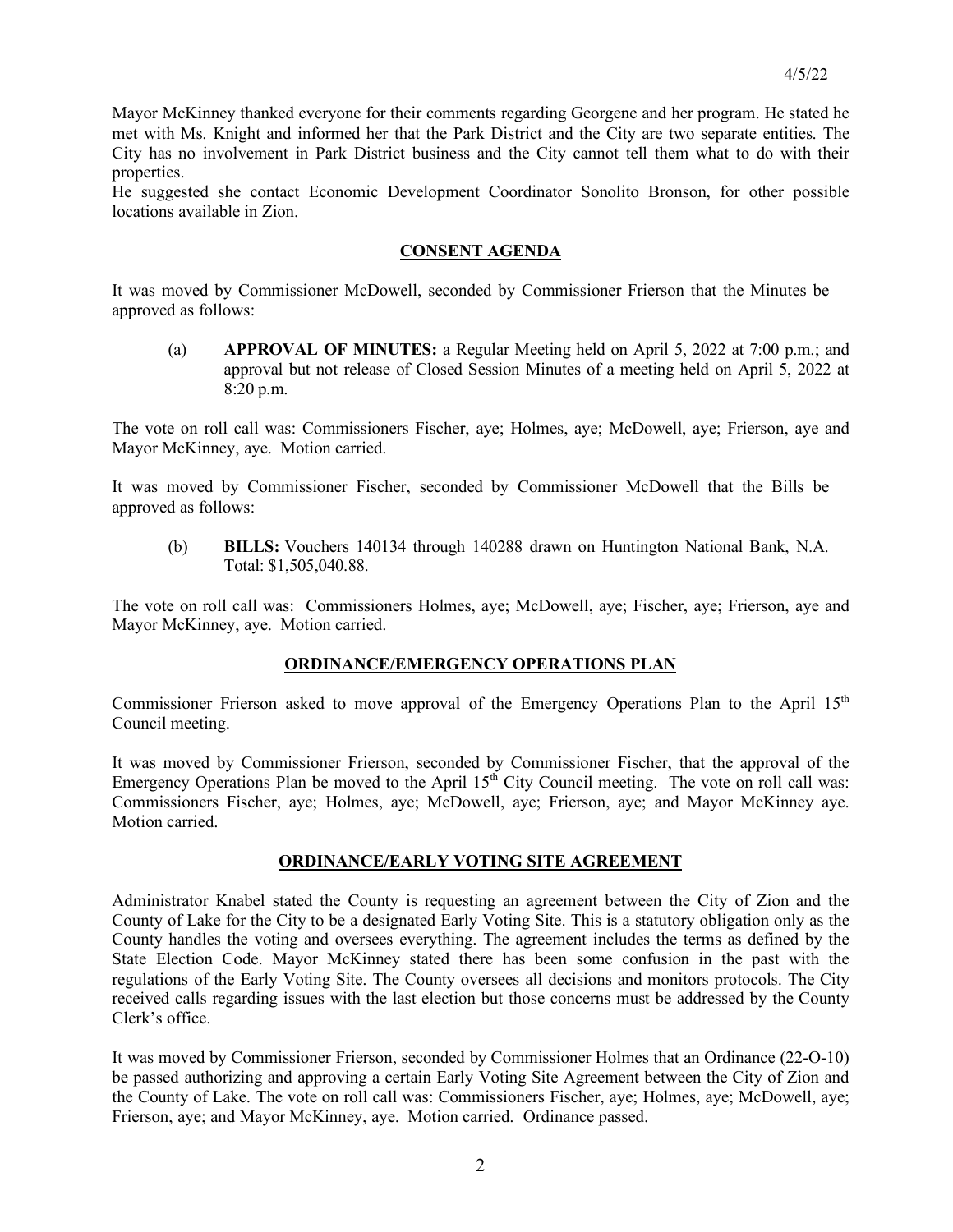# **ORDINANCE/ZONING MAP PUBLICATION**

A memo (22-DOC-23) was received from Director Ianson stating the City must approve the publication of a new Zoning map if there are any changes. Changes were: a misprint for Trumpet Park changing from Light Manufacturing to General Industrial and a Zoning change for a residential parcel from R-5 to R-4.

It was moved by Commissioner Holmes, seconded by Commissioner McDowell that an Ordinance (22-O-11) be passed approving and authorizing the publication of the Official Zoning Map of the City of Zion. The vote on roll call was: Commissioners Fischer, aye; Holmes, aye; McDowell, aye; Frierson, aye and Mayor McKinney, aye. Motion carried. Ordinance passed.

# **ORDINANCE/AGREEMENT/STANARD & ASSOCIATES/TESTING SERVICES**

A memo (22-DOC-24) was received from Chief Barden requesting approval of an agreement with Stanard and Associates to provide testing services for a new police officer eligibility list. Chief Barden stated the current police officer initial eligibility list has been exhausted. They are required by State statute to maintain a current new entry list. Stanard and Associates has been the City's preferred vendor and has agreed to provide testing services. He has reviewed the contract and Stanard has agreed to hold the contract fee flat at \$1,500 for this testing cycle. Whatever monies are received through applicant fees will be returned to the City.

It was moved by Commissioner Frierson seconded by Commissioner McDowell, that an Ordinance (22-O-12) be passed authorizing and approving and agreement between the City of Zion and Stanard & Associates to provide testing services for a new police officer eligibility list. The vote on roll call was: Commissioners Fischer, aye; Holmes, aye; McDowell, aye; Frierson, aye and Mayor McKinney, aye. Motion carried. Ordinance passed.

### **BUDGETS/STREET & BRIDGE FUND/MOTOR FUEL TAX FUND**

A memo (22-DOC-25) was received from Administrator Knabel requesting approval of the Street & Bridge Fund and the Motor Fuel Tax Fund (MFT). Administrator Knabel stated the City has over 20 different funds that are tracked in addition to the General Fund. There are funds that are "stand alone" funds wherein the revenues are isolated from the General Fund budget and funds are restricted for specific purposes. The Street & Bridge fund revenue comes from the tax levy that was adopted back in December. The Motor Fuel Tax Fund comes from State motor fuel tax allotments. Approval of the Street & Bridge and the Motor Fuel Tax budgets will allow the City to go out for bid on road projects and get timelier and more cost beneficial responses. Currently prices are up in the air on many projects because of materials and contractor staffing.

The Street & Bridge Fund – The general property tax amount is \$217,00 and they currently have \$147,600 in grant revenue which comes from a Community Development Grant Block (CDBG) fund. Because of the timing of the awarding of the grant funding last year as well as timing of being able to go out to bid they will be doing two-years' worth of sidewalk projects this year. The extra expenses come from the double year of sidewalk program that has a match portion that the City has to put in. Additionally, there has been a large amount of traffic signal knock downs that will be have to be addressed after May  $1<sup>st</sup>$ . There is also a new line for the expansion of HMA patching program. The City has a desperate need to address the streets and continues to use large scale patching in lieu of large stretches of street replacements. They are putting extra money in Street & Bridge because they are expecting prices to be up 25% from prior years. Mayor McKinney asked if the pole knock downs are due to accidents. Administrator Knabel stated they were and it was very expensive to replace a pole. There is usually a 20% recovery of individuals insurance reimbursement. Commissioner Frierson asked about the Annual Street/Alley project. Administrator Knabel stated they try to do an alley project a year but \$250,000 does not cover much. There is a \$200,000 reserve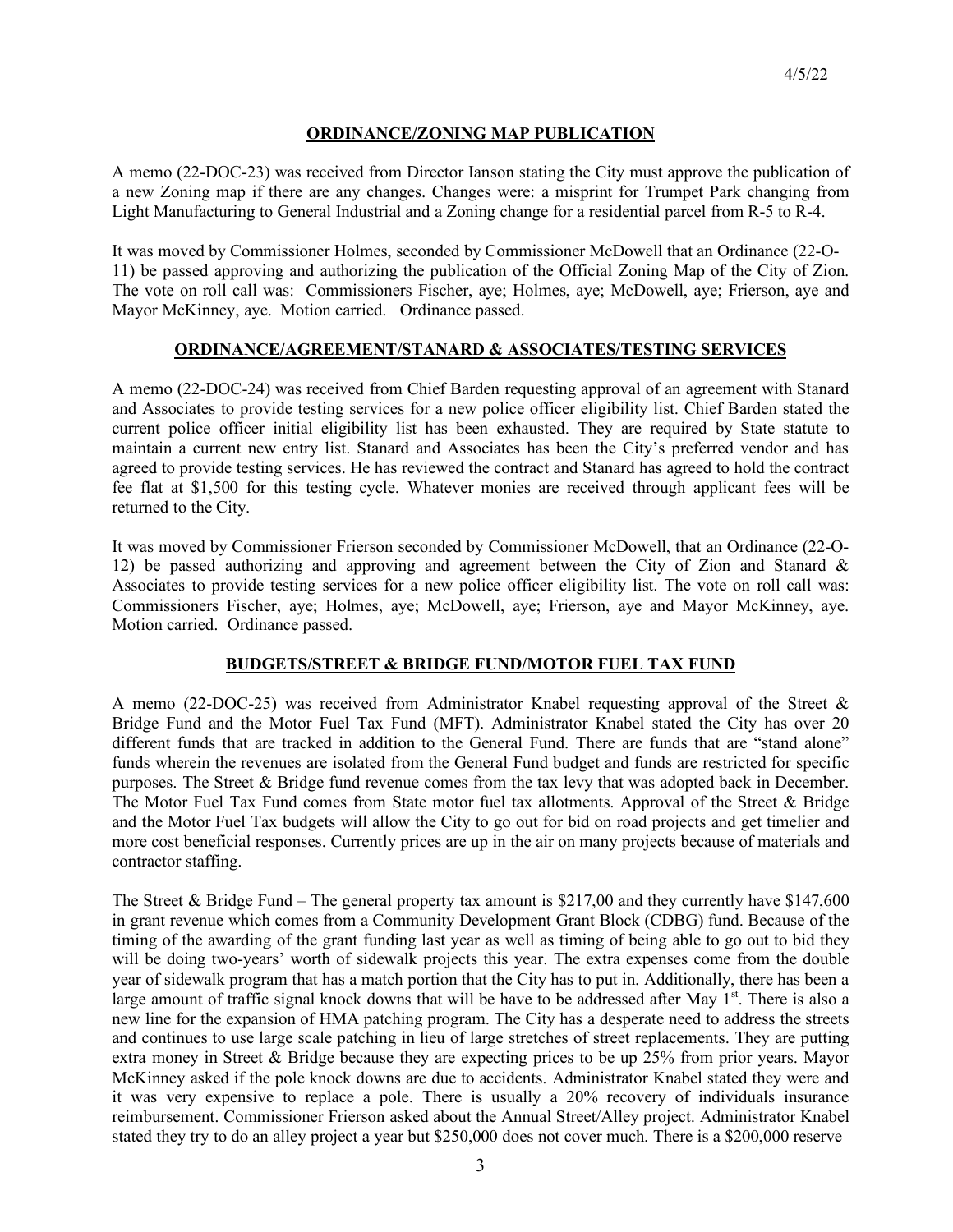amount budgeted that will carry over into subsequent years. If projects come in over budget they can use Street & Bridge fund to supplement. Doing a project every other year can provide more coverage by carrying over funds.

The MFT Fund – This fund come from fuel sold within the State. The City receives MFT funds based on a per capita dollar amount. The City had an increase of \$50,000 in MFT funds. He stated with the addition of the Rebuild Illinois Bond Fund, additional funds have been allocated for road projects. This budgeted amount will be the last installment of 3 of 3 and he is not sure if it will be extended. The 2021 road program has been budgeted for this year along with the 27<sup>th</sup> Street FAU/STP Construction and Observation which has been accelerated previously planned for 2025 due to infrastructure dollars that have come out. The City will be responsible for 20% of the costs for design construction and observation. They have allocated \$75,000 for unnamed design costs to have a design project on the shelf ready to go in case grant funding comes through. They will be using all the MFT funds for projects next year. Commissioner McDowell asked about the reduction in street lights and trees. Administrator Knabel stated it is a reduction of actuals. There have been a lot of down trees in the last few years but they have not had as many issues with the trees. Director Roberts stated all City street lights have been converted to LEDs. The City owns 900 lights and he anticipates some savings there. Commissioner Frierson asked about the difference for the budget to projected actuals for the road program. Administrator Knabel stated this was the Payne & Dolan project. In fiscal year 21 they did a street program and had issues with the contractor that they had to negotiate and resolve. They budgeted the project in 2021 but the issues did not get resolved until 2022.

It was moved by Commissioner Fischer, seconded by Commissioner Frierson, to approve the budgets for the Street & Bridge Fund and the Motor Fuel Tax Fund for May 1, 2022 through April 30, 2023. The vote on roll call was: Commissioners Frierson, aye; Fischer, aye; Holmes, aye; McDowell, aye; McKinney, aye. and Mayor Motion carried.

## **HOTEL/MOTEL TAX GRANT APPLICATION/ELITE STRIDERS**

A memo (22-DOC-26) was received from Administrator Knabel requesting the Council's consideration of hotel/motel tax grant application from Elite Striders. He stated a few years ago the City started a grant program to incentivize events to promote tourism. The grant helps groups with advertising for the events. Elite Striders is requesting \$10,000 of funds for their event on May 14, 2022. Upon scoring the application and their request, staff supports the use of the hotel/motel tax funds. However, as the grant provisions state that funds are to be used solely for marketing and promotion of the event. He asked that the amount be approved not to exceed \$2,000 based on the detailed budget provided by the applicant. Commissioner Frierson stated after reviewing the application, he would like to amend the amount not to exceed \$3,000. Commissioner McDowell questioned where the extra \$1,000 was needed. Commissioner Frierson stated for the purchase of T-shirts and wristbands.

It was moved by Commissioner McDowell, seconded by Commissioner Holmes to approve a hotel/motel tax grant for Elite Striders in the amount not to exceed \$3,000. The vote on roll call was: Commissioners Fischer, aye; Holmes, aye; McDowell, aye; Frierson, aye and Mayor McKinney, aye. Motion carried.

# **TABULATION OF BIDS/CITY OF ZION TOWING SERVICE**

A Tabulation of Bids (22-DOC-27) was received from Chief Barden regarding the City of Zion Towing Service. Chief Barden stated the City of Zion tow contract is due to expire on July 30, 2022. The bid opening was held on March 28, 2022. The current contract has been extended several times in the past without a bid process. One responsive bid was received:

Roger Whitmore Automotive Services, Inc. DBA Rogers Towing Service.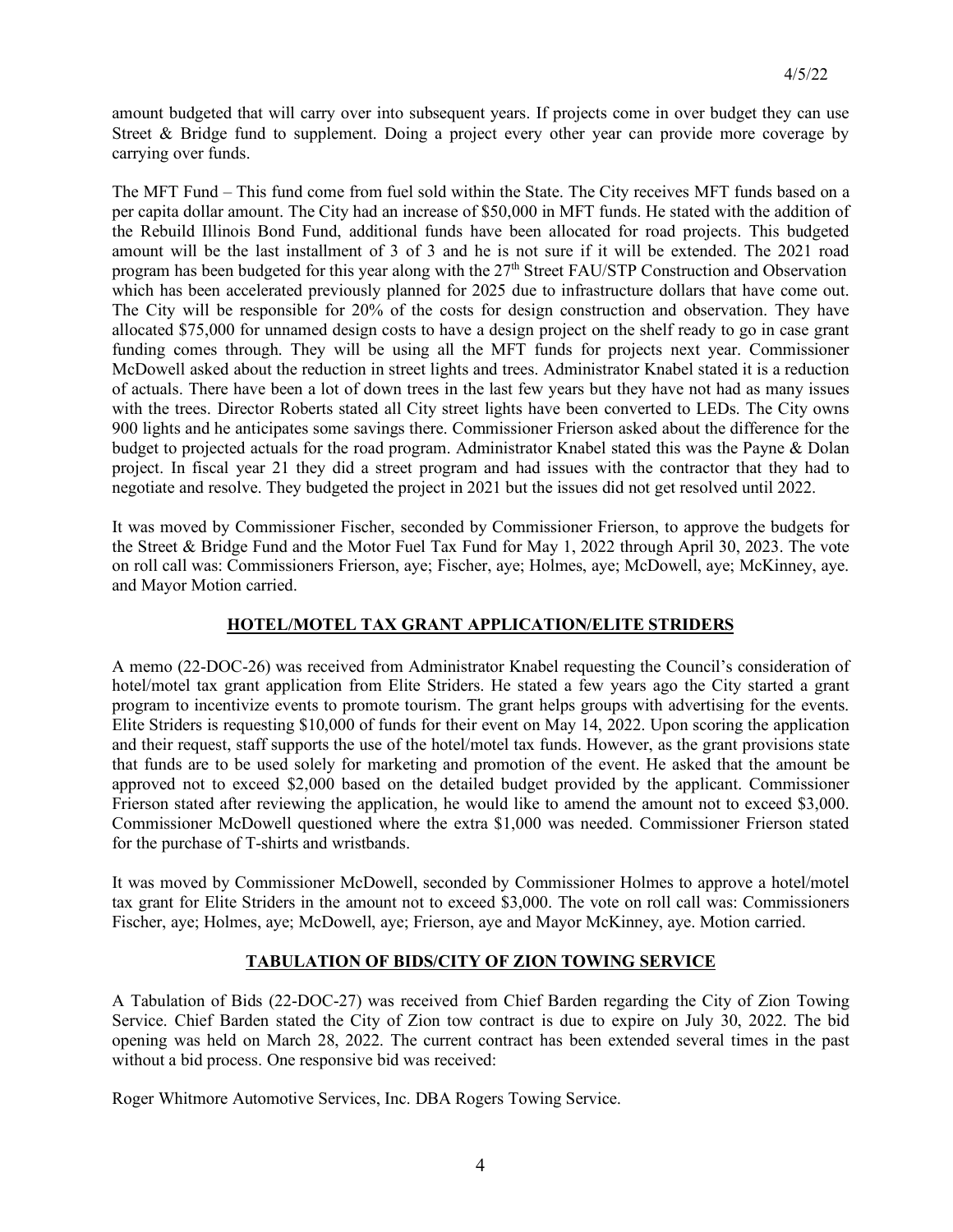| Flat day time (6am to 6pm) fee for towing:   | \$165 |
|----------------------------------------------|-------|
| Flat night time (6pm to 6am) fee for towing: | \$195 |
| A separate/additional 24 hours per day flat  |       |
| fee for towing vehicles in accidents:        | \$225 |
| Fee for storage per day:                     |       |
| Additional equipment fee:                    | \$75  |

Staff requests to accept the bid from Rogers Towing Service as presented. Commissioner Frierson asked if it has become standard to not have a lot of bids. Administrator Knabel stated they have noticed a decline in responsive bids. Businesses know that bids are published in the newspaper and has staff that scours the newspaper and websites. In the past they have reached out to local contractors. They could consider looking at how to reach a larger pool. He meets with an Administrators group regularly and will discuss the subject as the next meeting.

It was moved by Commissioner Holmes, seconded by Commissioner McDowell, to accept the bid of Roger Whitmore Automotive Services, Inc., DBA Rogers Towing Service for the City of Zion Towing as presented. The vote on roll call was: Commissioners Fischer, aye; Holmes, aye; McDowell, aye; Frierson, aye and Mayor McKinney, aye. Motion carried.

# **DEPARTMENTAL COMMENTARY**

Director Ianson stated with the rainy season here he would like residents to check where their sump pumps are discharging. It is illegal to discharge into a City street or onto a neighbor's property.

Director Roberts stated Lake County DOT has updated their website regarding Ride Lake County. The program starts May 1<sup>st</sup>. He urged residents to contact Lake County to sign up. The program is designed for Seniors 60+ and those with disabilities. Fare costs will vary depending on the trip. Additionally, the leaf program begins on April 18<sup>th</sup> to April 29<sup>th</sup>. Residents will get two pick-ups on trash day. He also reminded residents that sticks cannot be mixed in. Collection of landscape and yard waste began April 1<sup>st</sup> and will run through November  $30<sup>th</sup>$ . Mayor McKinney stated leaves must be in the parkway and not the street in order for them to be picked up.

Chief Barden stated the police department recently hired two new offices and is excited to have them on board. They will soon be attending the academy. He asked that if citizens have information of a crime that they call Crime Stoppers at 847-662-2222. Calls are taken anonymously. The police department has recovered 29 guns off the street partly due to Crime Stoppers and work of officers. Chief Barden reminded residents of the Districting program that has 4 sergeants assigned to a district. Information is available on the police Facebook page and the City's website to see who to contact in their district. Non-emergency issues can be reported to the sergeants by email. Residents can also leave feedback both good and bad on officers.

Administrator Knabel reminded residents that the City of Zion has a government Facebook page along with an Administrator's Facebook page. The Illinois Municipal League (IML) is an organization that advocates and lobbies for municipalities for legislation in the interests of the municipalities. They work with State legislators to get things done but they seem to listen to the public more. He will be putting IML updates on the Facebook pages and possibly the website. Often times it is necessary for the public to contact legislators so they pay attention. He may be asking for calls to action from the public in the future.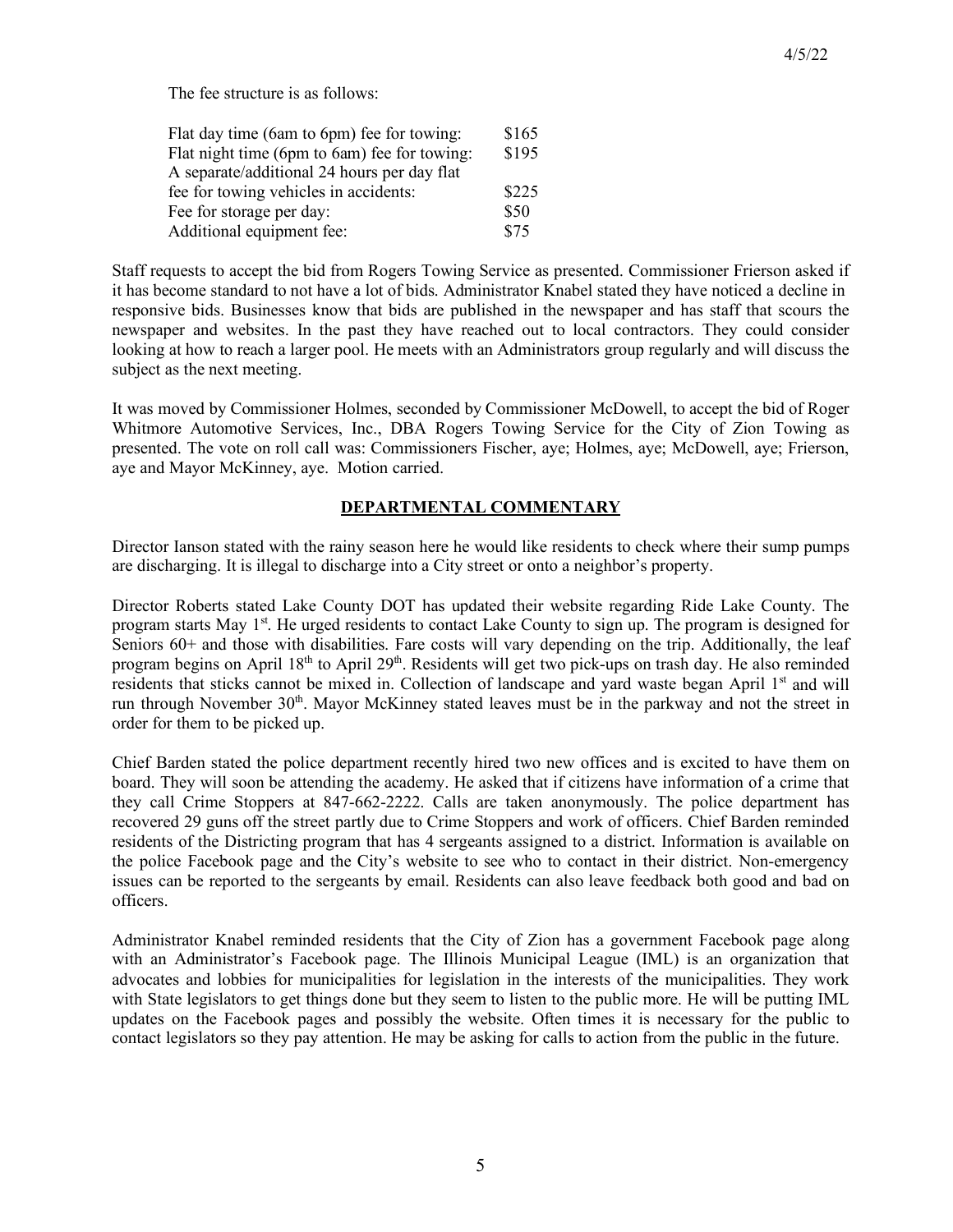Commissioner McDowell reminded citizens of the 75<sup>th</sup> and final season of the Zion Passion Play at Christ Community Church. He invited citizens to visit Zionpassionplay.com for more information.

Commissioner Frierson noted the Zion officers have been communicating with residents in a nonenforcement type of way. He feels it really starts to make a difference in the community with positive interaction. He encouraged both sides to keep up the good work. He also encouraged residents to reach out to them with both good or bad feedback.

Commissioner Holmes addressed the dog lovers present and stated she appreciates their comments and concerns and hopes everything goes well for them.

Mayor McKinney commented on the IML. He is one of the 23 Vice Presidents of the organization. He recently spent time in Springfield talking with State Representatives on IML Lobby Day. The focus has been

on the Local Government Distributive Fund (LGDF) to be increased from 6% to 8%. This is the amount of tax that comes back to the community. The State is trying to pass a budget and there is a lot of support from the Mayors to increase the amount and have also offered alternatives. State Reps Joyce Mason and Sam Yingling have been very supportive of Zion. The IML does a great job to support municipalities and educate them on how to utilize them on how to get bills passed or killed. He also had a chance to meet with IDOT to talk about issues in Zion and how to get more funds for State highway repairs. Additionally, as the Chair of the Water Equity Committee, they are working with different organizations in union to get grants for low income cities with no matching requirements. He is hoping to get funds for infrastructure and asked that residents be patient as he is working hard to get funds from the Infrastructure Bill. They also continue to work with State officials to get compensation for the nuclear storage.

Resident Mr. William Bremner asked for an update regarding the water intake pipe for Lake Michigan.

Administrator Knabel stated the intake pipe goes a  $\frac{1}{2}$  mile into Lake Michigan. The pipe has eroded and sagged. The Lake County Public Water District went out to bid to install 40 saddles to support the pipe. They then went out to bond for half of the project at that time. In the next few years they plan on doing Phase 2. Commissioner Fischer stated the technical term was a vent as he was on the Board when the project was approved. Each vent supports 32 feet of the intake pipe.

#### **ANNOUNCEMENTS**

| April 12 | $6:00$ p.m.                | Township Annual Town Meeting                                    |
|----------|----------------------------|-----------------------------------------------------------------|
| April 15 |                            | City Offices Closed for the Holiday                             |
| April 19 | $6:00$ p.m.<br>$7:00$ p.m. | Zion Township Board Meeting<br><b>Zion City Council Meeting</b> |

#### **CLOSED SESSION**

It was moved by Commissioner Frierson, seconded by Commissioner Holmes that the Council recess to Closed Session at 8:12 p.m., pursuant to 5 ILCS 120/2 "Open Meetings", for the discussion of filed, pending and/or probable or imminent litigation, collective bargaining and personnel. The vote on roll call was: Commissioners Fischer, aye; Holmes, aye; McDowell, aye; Frierson, aye and Mayor McKinney, aye. Motion carried.